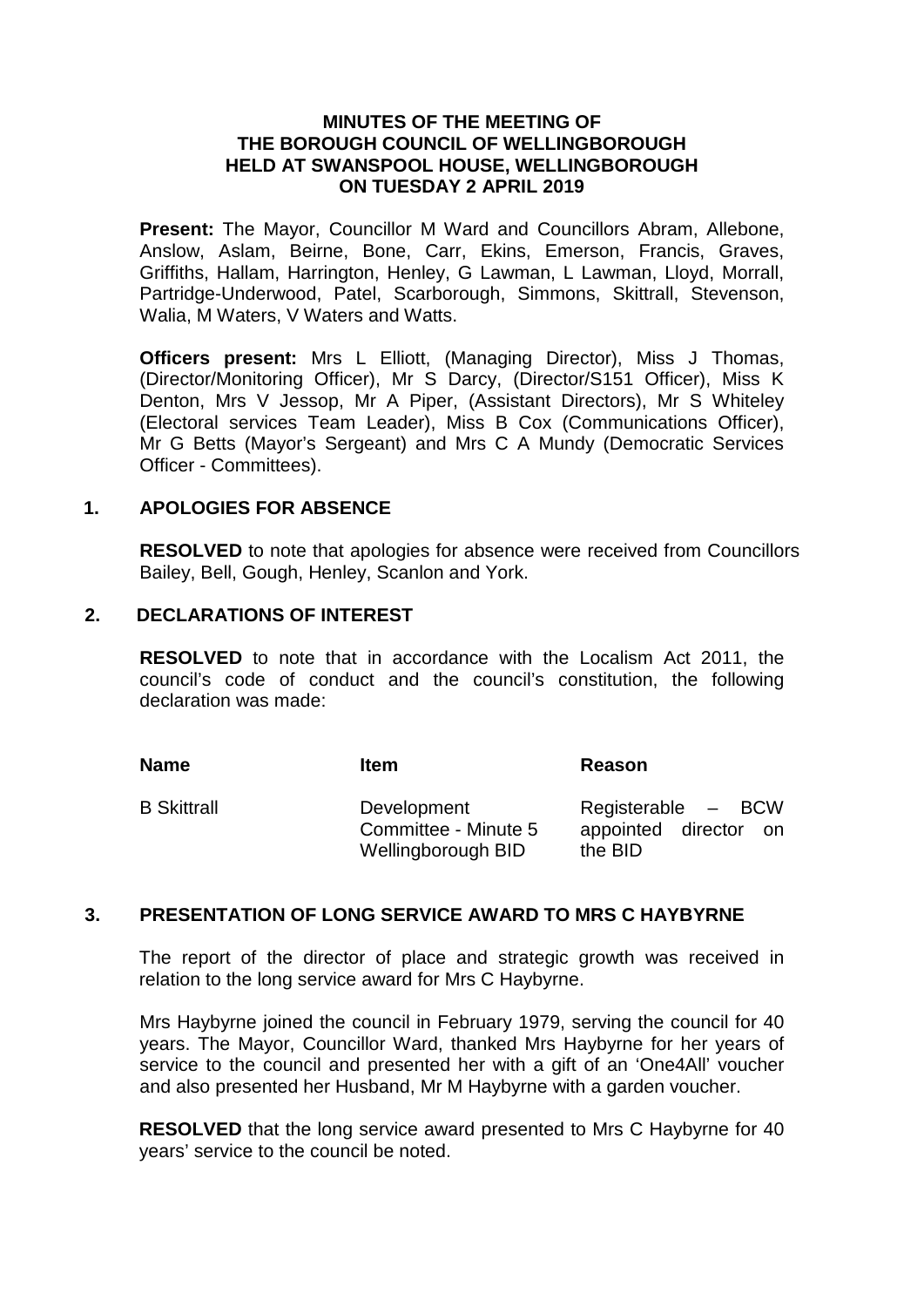## **4. PRESENTATION OF SCROLL TO HONORARY FREEMAN MR G BLACKWELL**

The mayor welcomed Honorary Freeman Blackwell to the meeting. He had been admitted as an Honorary Freeman at a special council meeting, held on Friday 29 March, for his eminent service to the council and the community. The leader spoke about Mr Blackwell's dedication to the people of the borough generally and particularly to those in his ward of Earls Barton.

Mr Blackwell, signed the roll of honorary freeman and was presented with a framed scroll by the mayor.

He then addressed the meeting and thanked the council for bestowing the honour upon him.

**RESOLVED** that the congratulations of the council be extended to Honorary Freeman Blackwell.

## **5. MINUTES OF THE COUNCIL MEETING OF 26 FEBRUARY 2019**

The minutes of the council meeting held on 26 February 2019 were received.

**RESOLVED** that the minutes of the council meeting of 26 February 2019 be confirmed and signed.

### **6. QUESTIONS/PETITIONS/REQUESTS TO ADDRESS THE MEETING**

**RESOLVED** that no questions, petitions or requests to address the meeting had been received.

### **7. MINUTES TO NOTE**

The minutes of the following meeting was received to note:

Planning Committee 13 March 2019

**RESOLVED** that the minutes of the above meeting be noted.

#### **8. PARTNERSHIPS & PERFORMANCE COMMITTEE – 14 JANUARY 2019**

The minutes of the partnerships and performance committee of 14 January 2019 were received.

Councillor Maguire asked that it be noted that he had submitted apologies for that meeting but they had not been recorded therein. This was noted.

**RESOLVED** that the minutes of the partnerships and performance committee of 14 January 2019 be adopted.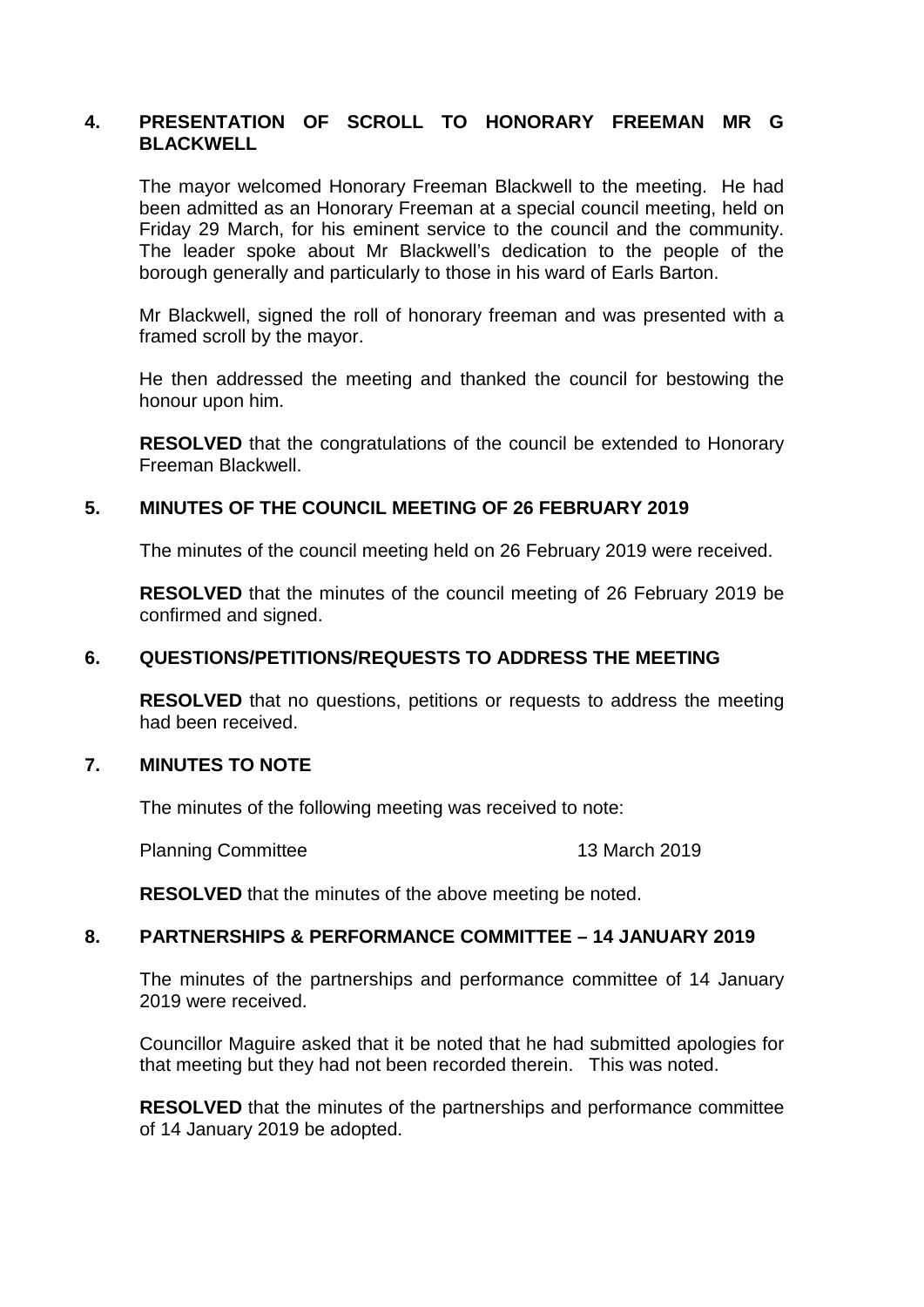# **9. DEVELOPMENT COMMITTEE – 18 MARCH 2019**

The minutes of the development committee of 18 March 2019 were received.

Councillor Maguire made reference to minute 5 – Wellingborough BID and expressed his disappointment that the council had chosen not to support the BID. He also commented on the way that the representative from the BID had been spoken to during the meeting and the intense questioning he had received from members. He called upon the chairman to write a letter of apology to Mr Cable. This concern was also reiterated by Councillor Anslow who also considered that the questioning had been aggressive, and on occasion, rude.

Councillor Ekins responded to this and considered that Mr Cable had arrived at the meeting and was unprepared for the questions that councillors wanted answering about the future business plan. Reference had been made to events which the council, not the BID, had put on during the previous year with no evidence of future plans of how the town centre would be promoted moving forward.

Councillor Griffiths, who had been an observer at the meeting, considered that the questioning had been fair and necessary to enable the committee to make a full decision on the choice before them.

Councillor Partridge-Underwood was concerned that there was an implication that the Conservative group had been told which way to vote, he clarified that everyone had the right to vote how they wished on this item, he considered that the responses to the questions had not been informative and that the BID did not appear to have a vision for the next five years. He had also been mindful that Wellingborough would have been the only council within the new proposed unitary that would have been involved in a BID. The results of the vote by the levy payers had been 68 in favour of continuing with the BID and 74 against.

Councillor Scarborough had not attended the meeting but on reading the report had concerns over the content of the business plan. He considered that there needed to be a clear vision for the town centre and plans should be in place for the future of the town centre including the future development of High Street, the multi-storey car park, Midland Road and empty properties in Silver Street.

The chairman responded to the comments made, and clarified that he would not be writing a letter of apology to Mr Cable, who he had spoken to after the meeting and thanked for attending. He shared the concern of other members about the business plan, which had not taken into account the 'changing High Street'. The council had put on both the 'Beach' and the 'Christmas Lights Switch-on' events and the BID business plan gave no indication of new events that would be put on to encourage footfall. The council had in place a 10 point plan for the town centre and would work with the Chamber of Commerce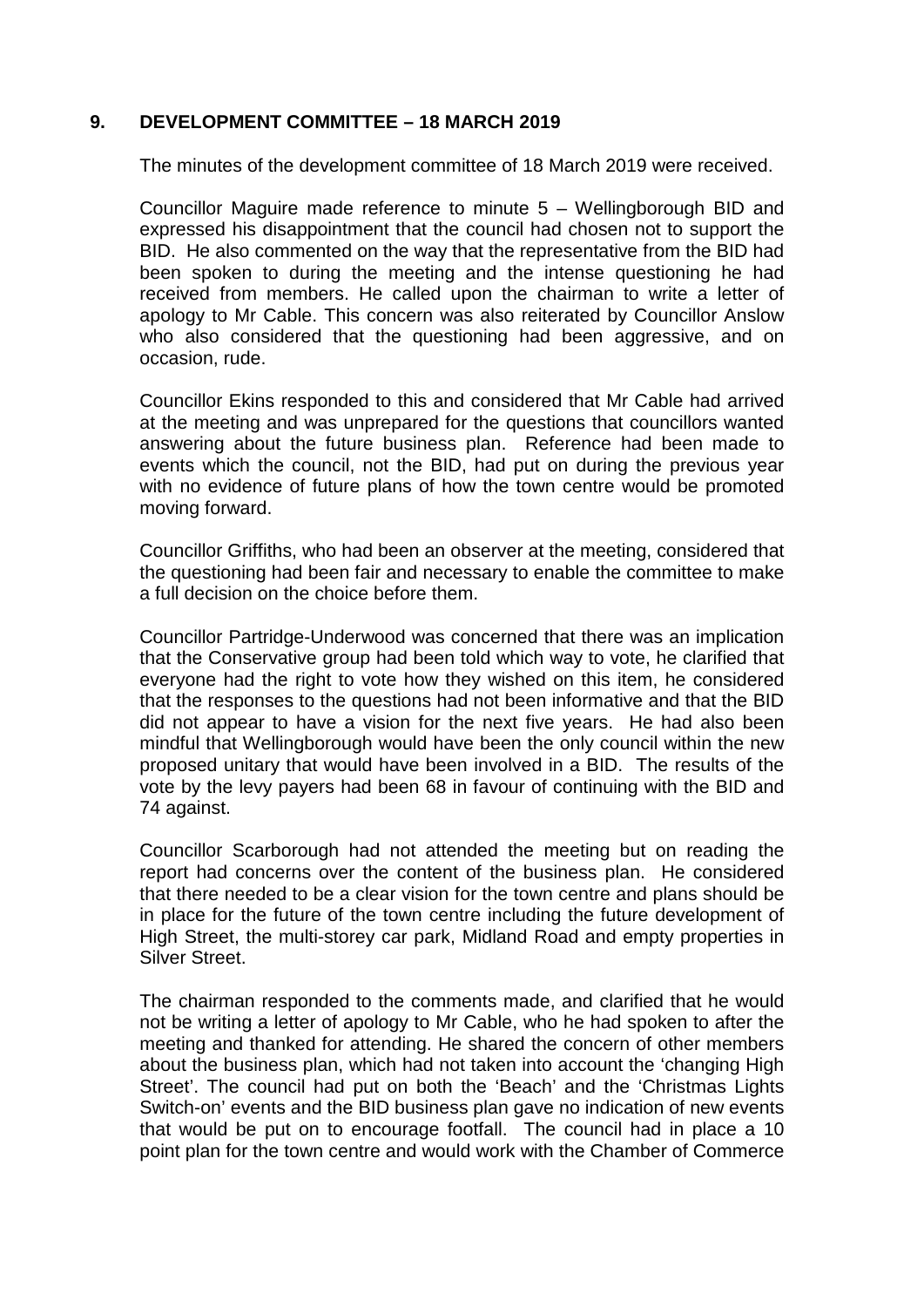and the Town Centre Partnership to move this forward whilst taking into account the heritage of the town centre.

He proposed the adoption of the minutes, and this was seconded by Councillor Partridge-Underwood.

Councillor Maguire asked that his vote against the decision on the BID item be recorded; Councillors Aslam, Emerson, Francis and Skittrall asked that it be noted that they abstained from voting.

**RESOLVED** that the minutes of the development committee of 18 March 2019 be adopted.

## **10. RESOURCES COMMITTEE – 20 MARCH 2019**

The minutes of the resources committee of 20 March 2019 were received.

Councillor Griffiths made reference to minute 5 – Terms and Condition of Employment and informed members that he had received three emails from staff thanking members for putting in place the changes to the redundancy pay multiplier to make sure that the council's terms and conditions were comparable with others in the county.

Reference was made to minute 7 – Capital Programme Monitoring and an update was requested on progress with the artificial turf pitch at Redwell. The chairman was able to confirm that work would start in October on this and a member briefing note would be issued in due course about the commencement and general improvements that would be needed at Redwell Leisure Centre.

Reference was made to minute 8 - Capital and Investment Strategy for the medium term and the recommendation therein, the mayor put this to the vote and it was declared carried.

Minute 9 – Prudential Indicators and Treasury Management Strategy was also referenced and the recommendation therein was put to the vote and declared carried.

#### **RESOLVED** that:

- (i) approval be given to the capital and investment strategy;
- (ii) approval be given to the treasury management strategy;
- (iii) approval be given to borrowing being considered as a source of financing for certain capital schemes, based on a strong business case for investment and revenue returns to cover the costs;
- (iv) the minutes of the resources committee of 20 March 2019 be adopted.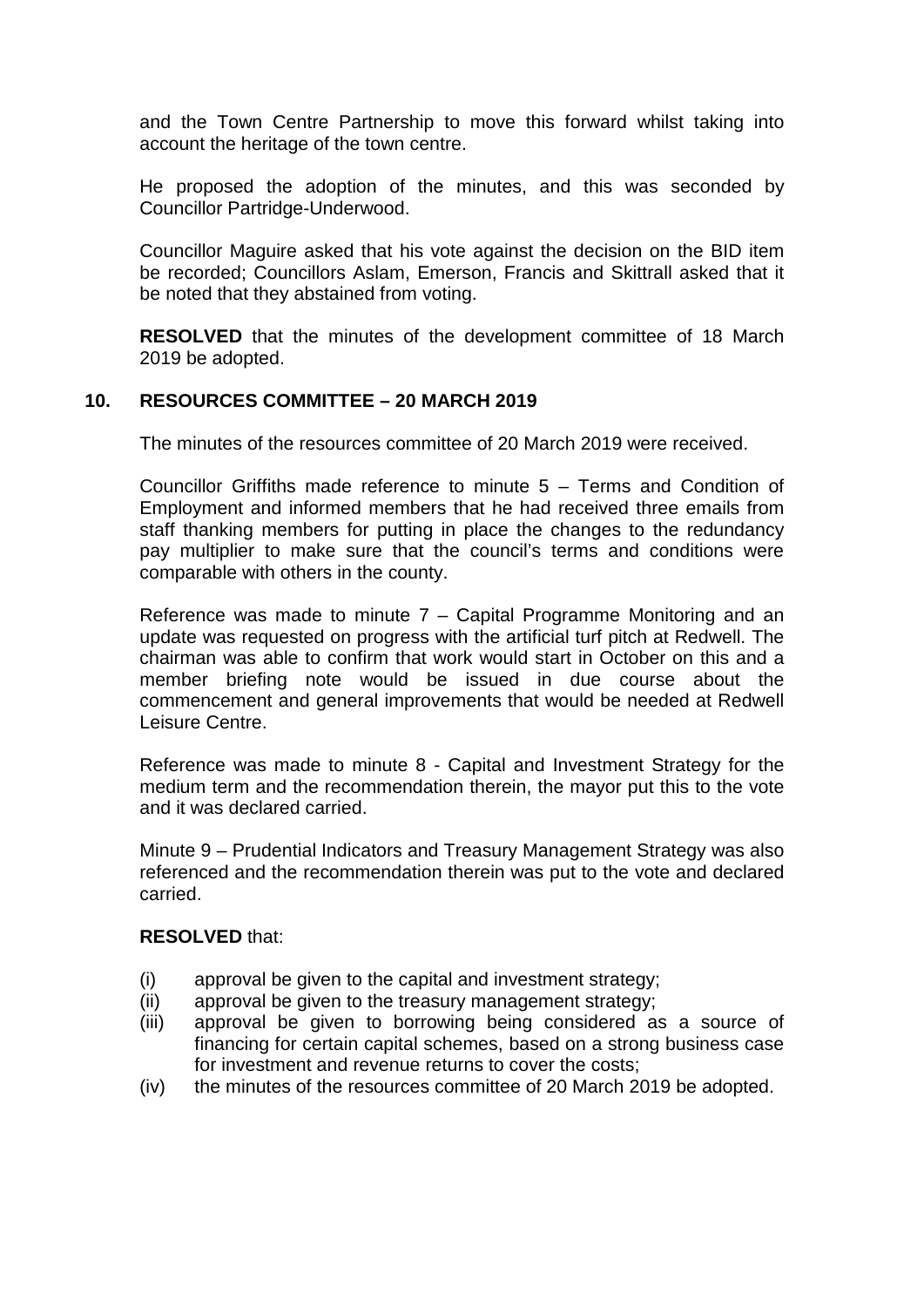# **11. ANNUAL BUSINESS PLAN 2019-20**

The annexed circulated report of the managing director was received to seek approval of the 2019-20 annual business plan which was appended to the report.

Following a members briefing session in March 2019 the annual business plan had been updated to incorporate the priorities and projects for 2019-20 as discussed with councillors and management team.

Members referred to the achievements of 2018-19 and the ambitious projects agreed for the future, both of which were appended to the report. The leader confirmed that there would be challenging and exciting times ahead for the council. He praised, and thanked, officers for the work that had been undertaken to bring over 60 projects forward, which had either been completed or were progressing during the last year and praised the fantastic achievement of all involved.

Councillor Waters particularly referred to the International Waendel Walk which was celebrating its 40 year anniversary and encouraged everyone to participate, and to encourage others to attend the event this year.

The mayor put the recommendation to the vote and this was declared carried.

**RESOLVED** that the annual business plan 2019-20 be approved.

## **12. COMMITTEE SEAT APPOINTMENTS – PROPOSED AMENDMENTS FOR 2018-19**

The annexed circulated report of the managing director was received in relation to the committee seat appointments for the remainder of the municipal year 2018-19.

The leader presented the report, and in doing so cautioned members of the perils of social media and reminded all that care needed to taken on what members posted and that members needed to be aware of the members code of conduct which also applied to social media posts.

He proposed the following update to the report and appointments to committees:

- Audit Committee Councillor Gough and Councillor York be replaced by Councillor Skittrall (as Vice-Chairman) and Councillor Walia;
- Services Committee Councillor Gough be replaced by Councillor L Lawman;
- Appointments, Investigating and Disciplinary Committee Councillor Gough be replaced by Councillor Anslow;
- Planning Committee Councillor York be replaced by Councillor M Waters: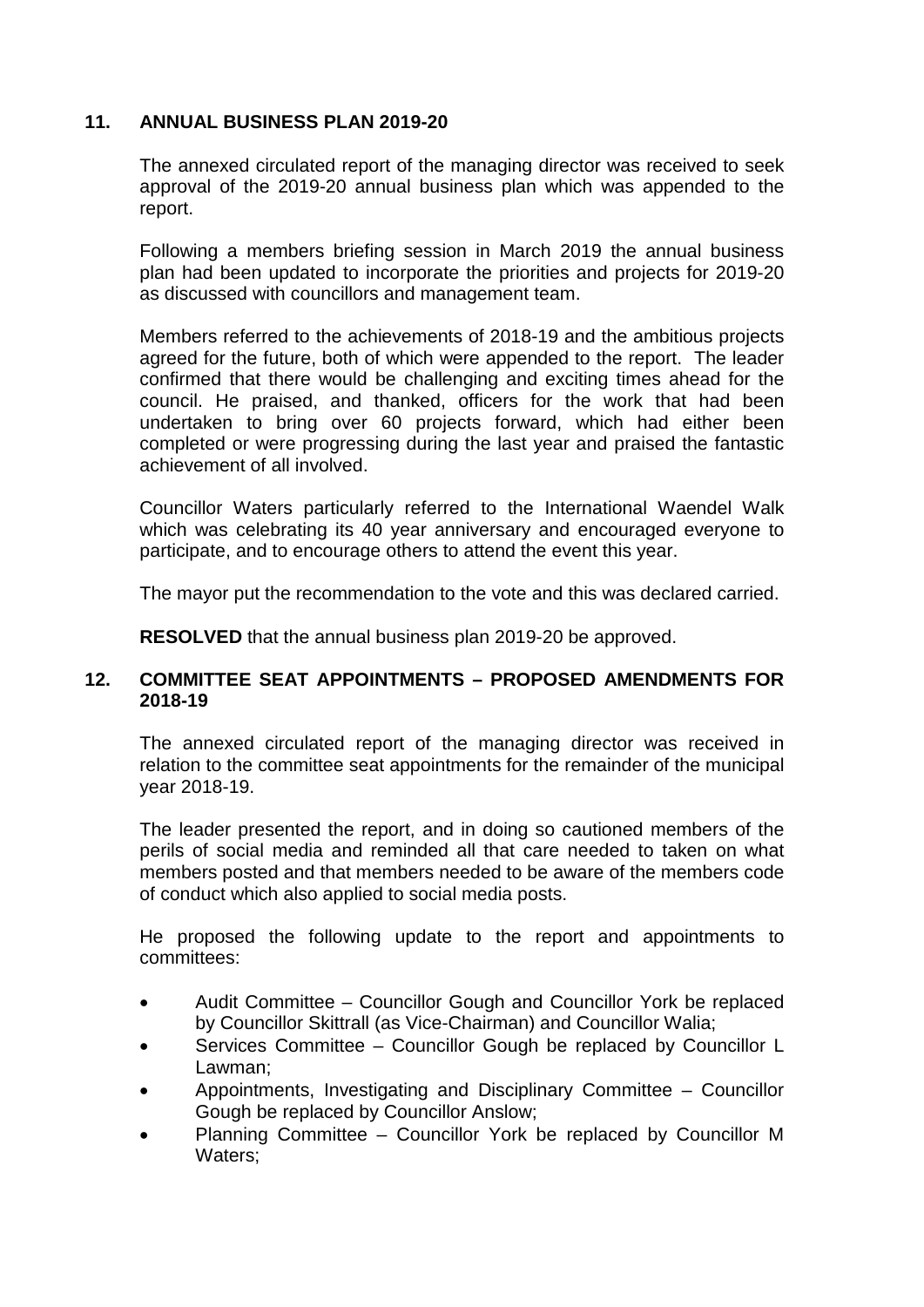- Standards Committee Councillor York be replaced by Councillor Griffiths;
- International Waendel Walk Weekend Steering Group Councillor York be replaced by Councillor Harrington;
- Councillor Griffiths to remain on licensing committee;
- Councillor Harrington be appointed as Armed Forces Champion.

Reference was also made to the appointment of members to the North Northamptonshire Joint Committee, which would not meet until such time as the decision was known from the Secretary of State.

It was proposed that the following councillors be appointed thereto:

**Councillor** M Griffiths; Councillor S T Partridge-Underwood; Councillor A Scarborough; **Substitutes:** Councillor B Graves; Councillor T Allebone; Councillor E Francis. On being put to the vote the recommendations were declared carried.

**RESOLVED** that approval be given to the following removals/appointments to committee:

- **(i)** Audit Committee Councillor Gough and Councillor York be replaced by Councillor Skittrall (as Vice-Chairman) and Councillor Walia;
- **(ii)** Services Committee Councillor Gough be replaced by Councillor L Lawman;
- **(iii)** Appointments, Investigating and Disciplinary Committee Councillor Gough be replaced by Councillor Anslow;
- **(iv)** Planning Committee Councillor York be replaced by Councillor M Waters;
- **(v)** Standards Committee Councillor York be replaced by Councillor Griffiths;
- **(vi)** International Waendel Walk Weekend Steering Group Councillor York be replaced by Councillor Harrington;
- **(vii)** Councillor Griffiths to remain on licensing committee;
- **(viii)** Councillor Harrington be appointed as Armed Forces Champion.
- **(ix)** Councillors Griffiths, Partridge-Underwood and Scarborough be appointed to the North Northamptonshire Joint Committee with Councillors Allebone, Graves and Francis being appointed as substitutes.

Other councillors reiterated the concern of the leader about the use of social media.

Councillor Maguire, on behalf of the Labour group, noted that this was the Mayor's last council meeting and thanked him, for the professional way that he had chaired all council meetings during the municipal year; this sentiment